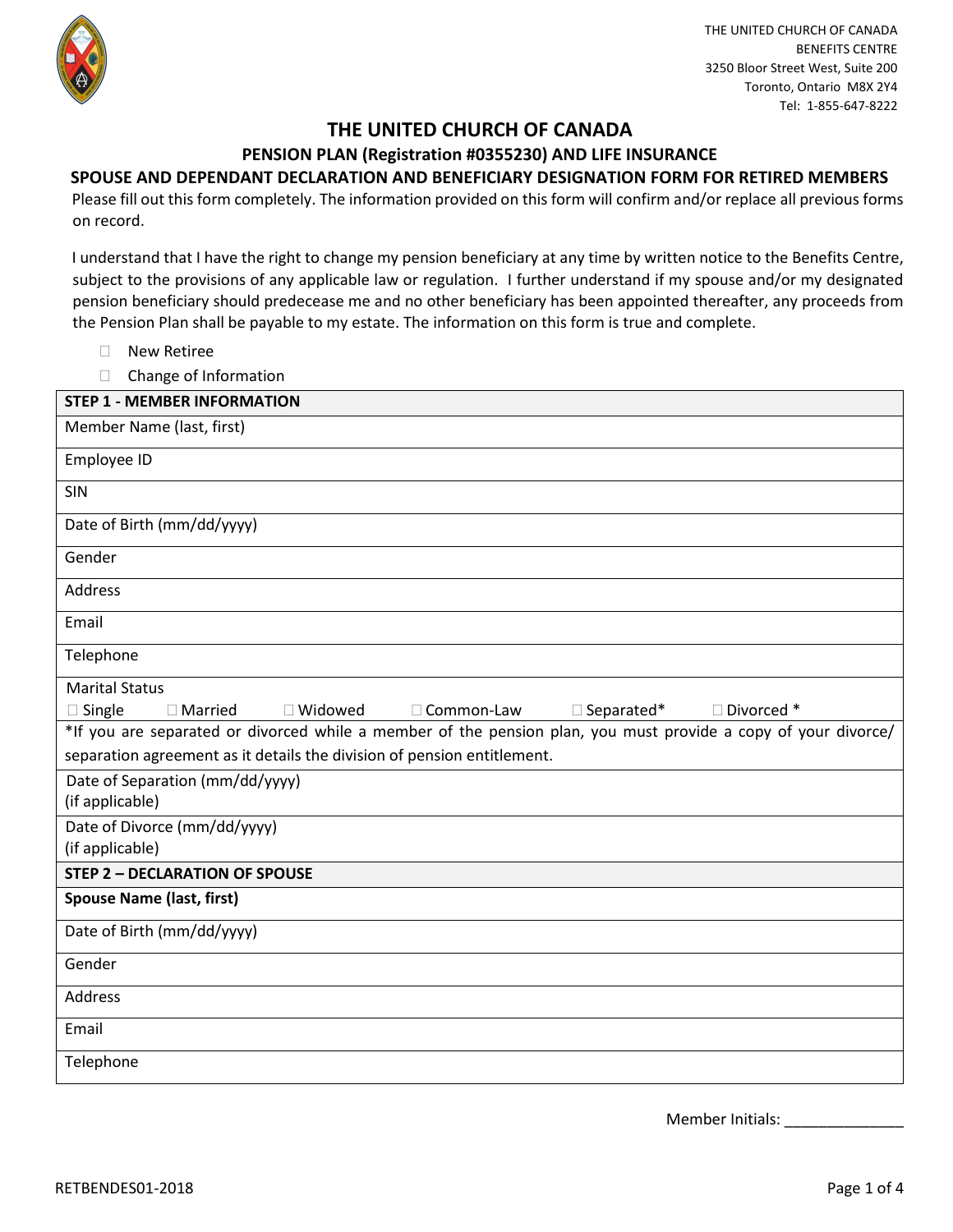### **STEP 3 – DECLARATION OF DEPENDENTS**

Spouse and/or eligible children must be declared below. If there are more than five dependents, attach a separate sheet with the applicable information.

|                                |        |               |              |                | Check          |                 | Check box below if    |          |      |
|--------------------------------|--------|---------------|--------------|----------------|----------------|-----------------|-----------------------|----------|------|
|                                |        |               |              |                | applicable box |                 | dependant is covered  |          |      |
|                                |        | Date of birth |              | if child is 18 |                |                 | under another private |          |      |
| Dependant's Name (last, first) | Gender | (mm/dd/yyyy)  | Relationship |                |                |                 |                       | or older | plan |
|                                |        |               | Ш            | Spouse         | $\Box$         | Student         |                       |          |      |
|                                |        |               | $\Box$       | Child          | $\Box$         | <b>Disabled</b> |                       |          |      |
|                                |        |               | $\Box$       | Spouse         | $\Box$         | Student         |                       |          |      |
|                                |        |               | $\Box$       | Child          | $\Box$         | <b>Disabled</b> | П                     |          |      |
|                                |        |               | Ш            | Spouse         | □              | Student         |                       |          |      |
|                                |        |               | $\Box$       | Child          | $\Box$         | <b>Disabled</b> | $\Box$                |          |      |
|                                |        |               | $\Box$       | Spouse         | 0              | Student         |                       |          |      |
|                                |        |               | □            | Child          | $\Box$         | <b>Disabled</b> | П                     |          |      |
|                                |        |               | $\Box$       | Spouse         | □              | Student         |                       |          |      |
|                                |        |               |              | Child          | $\Box$         | <b>Disabled</b> | Г                     |          |      |

# **STEP 4 – DESIGNATION OF PENSION BENEFICIARY**

It is recommended you designate a pension beneficiary that is a person or entity who is **not your spouse** on or after the date you retire. In the event of your death, only the Spouse at the time of your retirement will be eligible for any applicable spousal pension benefits unless a spousal waiver is on file regardless of who you name as beneficiary. On your death, if you do not have a spouse, or your spouse signed a waiver or predeceased you, all pension benefits on death are payable to your designated beneficiary. If you do not have a designated beneficiary on file or your designated beneficiary predeceased you, all pension benefits on death are payable to your estate. If you are required to appoint a certain beneficiary under a court order or other domestic contract, you must provide such order or contract to the Pension Plan as soon as it is executed. The Pension Plan cannot comply with any order or contract it has not received and will not be responsible if a benefit was paid in conflict with a court order or domestic contract it has not received. If your pension beneficiary is under age 18, you should consider naming a trustee (see Step 4A). If you have more than four pension beneficiaries, attach a separate sheet with the applicable information.

| Beneficiary Name (last, first) | <b>Relationship to Member</b> | <b>Percentage Allocation</b> |
|--------------------------------|-------------------------------|------------------------------|
|                                |                               | %                            |
|                                |                               | %                            |
|                                |                               | %                            |
|                                |                               | %                            |
| Total                          |                               | 100 %                        |

Member Initials: \_\_\_\_\_\_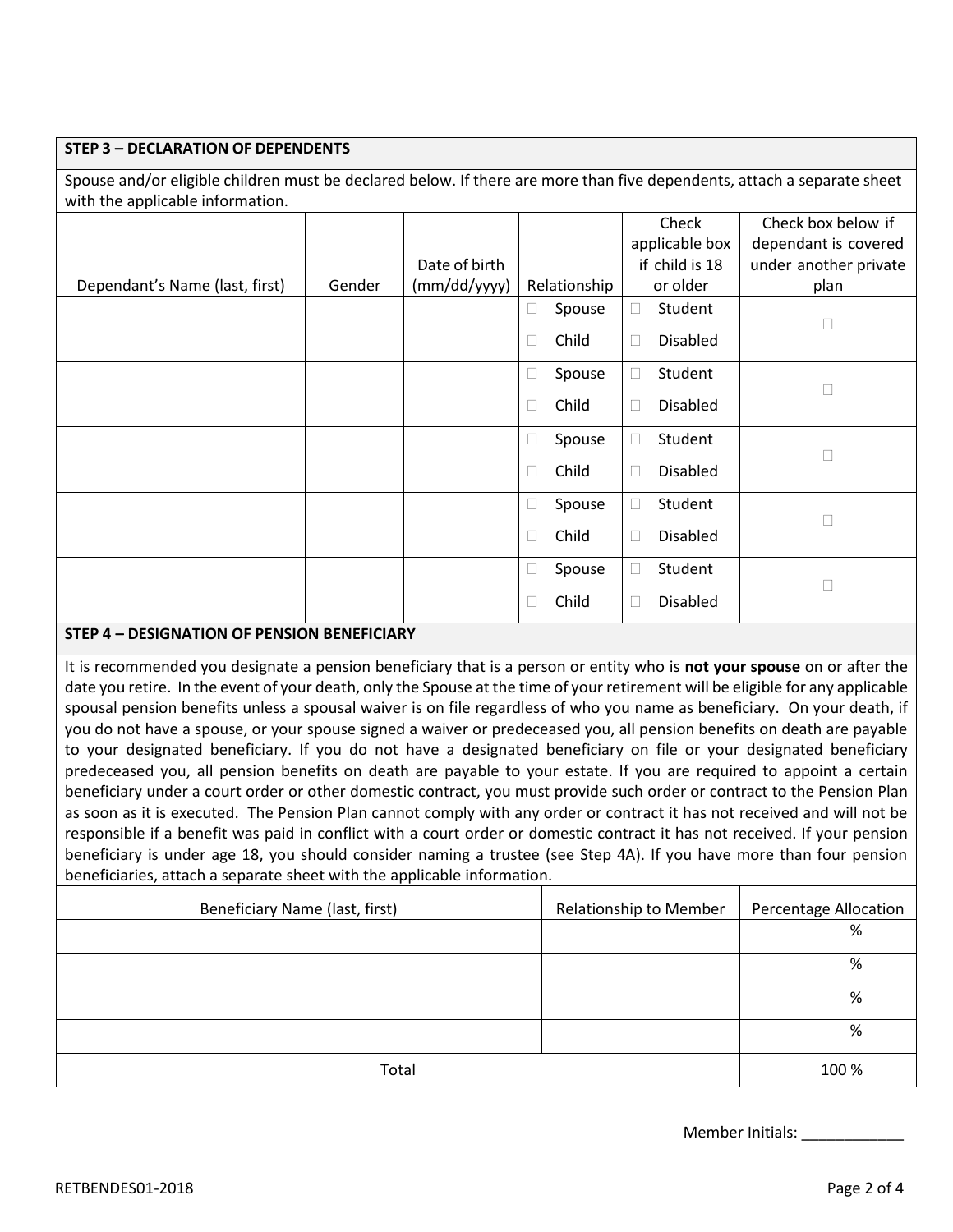### **STEP 4A – DECLARATION OF TRUSTEE FOR PENSION BENEFICIARY UNDER THE AGE OF MAJORITY**

Should any of the pension beneficiaries be under the Age of Majority, I hereby appoint the following individual as Trustee to receive any amount(s) payable to the(se) pension beneficiaries (Not applicable in Quebec).

Trustee Name (last, first)

#### Relationship to Member

#### Trustee Address

Trustee Email

### **STEP 5 – DESIGNATION OF LIFE INSURANCE BENEFICIARY**

If you have more than three beneficiaries, attach a separate sheet with the applicable information**.** Subject to applicable legislation, you are confirming your life insurance beneficiary designation noted below. Your life insurance beneficiary is revocable (unless specified as irrevocable). Provincial laws may restrict your ability to change your life insurance beneficiary designations. The United Church of Canada and any of its associated employers are not responsible for the validity of any designation.If your life insurance beneficiary is under age 18, you should consider naming a trustee. (See Step 5A)

## **Do you live in Quebec?**

If you live in Quebec, the designation of your spouse as life insurance beneficiary is automatically irrevocable (meaning your spouse must consent in writing if you want to change your life insurance beneficiary) unless you state otherwise **when you first make the designation**. If you want to change your life insurance beneficiary designation without your spouse's written consent, you should designate your spouse as a revocable beneficiary.

#### **If you live in Quebec and named your spouse as a beneficiary, check one of the two boxes below:**

 $\Box$  This designation is revocable. I can change it at any time without my spouse's written consent.

□ This designation is irrevocable. I must have my spouse's written consent to change my designation.

I hereby revoke any previously designated beneficiary, and subject to any overriding legal spousal rights, I appoint the following person(s) as beneficiary.

| Beneficiary Name (last, first)                                                                                            | <b>Relationship to Member</b> | Percentage Allocation |  |  |  |
|---------------------------------------------------------------------------------------------------------------------------|-------------------------------|-----------------------|--|--|--|
|                                                                                                                           |                               | %                     |  |  |  |
|                                                                                                                           |                               | %                     |  |  |  |
|                                                                                                                           |                               | %                     |  |  |  |
| Total                                                                                                                     | 100%                          |                       |  |  |  |
| STEP 5A - DECLARATION OF TRUSTEE FOR LIFE INSURANCE BENEFICIARY UNDER THE AGE OF MAJORITY                                 |                               |                       |  |  |  |
| Should any of the life insurance beneficiaries be under the Age of Majority, I hereby appoint the following individual as |                               |                       |  |  |  |

Trustee to receive any amount(s) payable to the(se) life insurance beneficiaries (Not applicable in Quebec).

Trustee Name (last, first)

Relationship to Member

Trustee Address

Trustee Email

Member Initials: